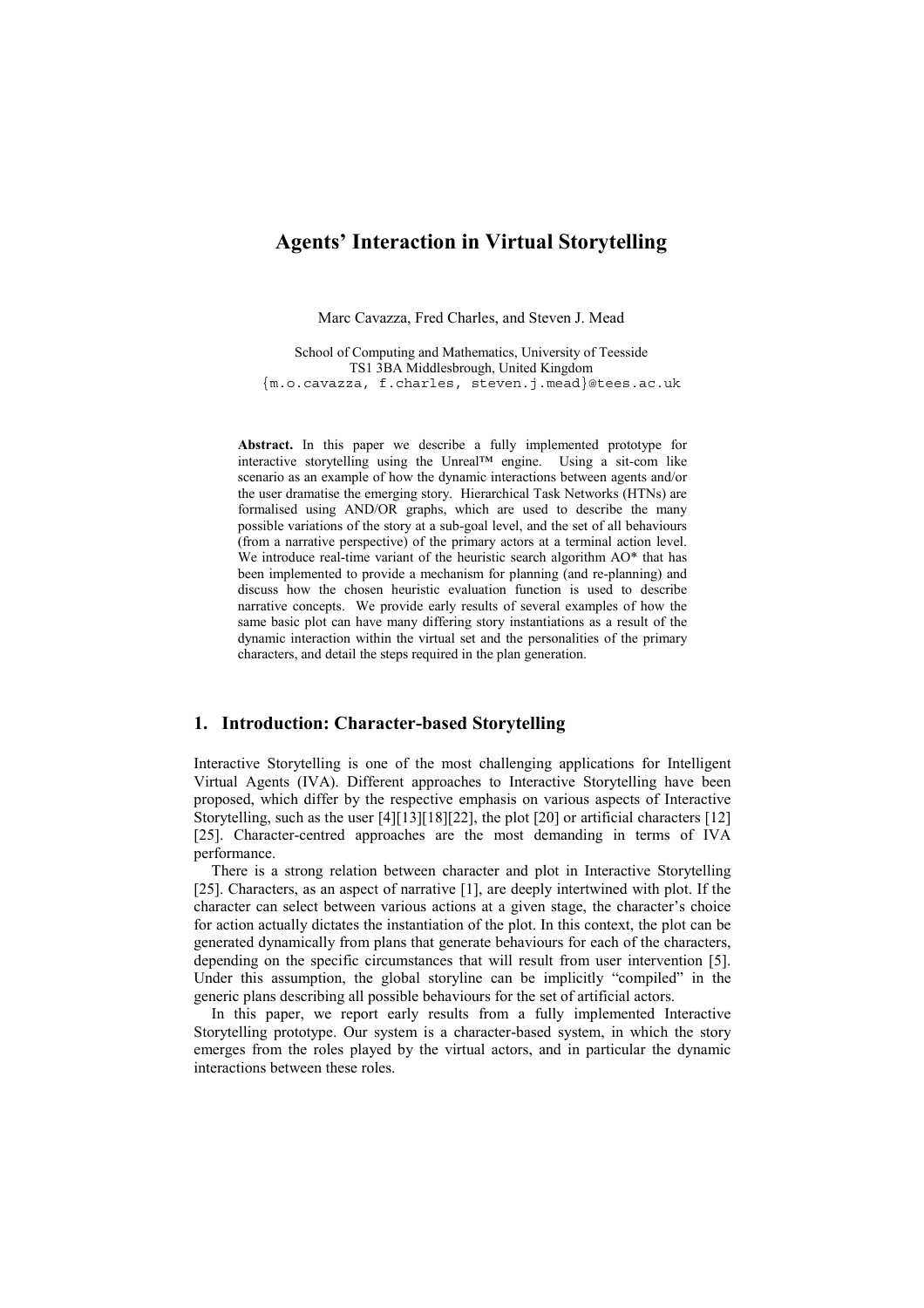We describe the AI techniques used to implement the behaviour of artificial actors, which are derived from search-based planning. The emphasis of our work in on the relations between narrative descriptions and the dynamic generation of virtual actors' behaviours [4]. We show that dynamic interaction between artificial actors can be a powerful drive for story generation, even in the absence of a centralised plot representation.

## **2. Planning Techniques for Agent behaviour**

Planning is the most generic description of an embodied artificial actor's behaviour, whether from a narrative perspective [12][25] or from a generic "cognitive" perspective [24]. As we are mainly concerned here with the narrative aspects, we should describe how planning techniques can support artificial actors' behaviours in relation with storytelling. This comprises technical constraints, such as response time and the ability for re-planning as well as knowledge representation constraints, i.e. how behaviour can be related to the overall story genre and narrative concepts such as personalities and roles.

The first step consists in describing the overall characters' plan from the narrative content. We represent a character's plan using a Hierarchical Task Network (HTN), which is formalised as an AND/OR graph. As any task graph, it comprises of plans, goals and actions. These actually correspond to different narrative concepts: plans such as "gaining Rachel's affection", goals such as "isolate Rachel" and actions such as "ask Rachel out".

As we are representing narrative content a priori, our representations are actually explicit graphs. From a formal perspective, the search process that is carried out by an AI planner takes an AND/OR graph and generates from it an equivalent state-space graph [14]. The process by which a state-space graph is normally produced from a Hierarchical Task Network (HTN) is called *serialisation* [23]. However, when the various sub-goals are independent from one another, the planner can build a solution straightforwardly by directly searching the AND/OR graph without the need for serialising it [23]. This makes possible to use search directly on the task network to produce a solution.

Further, there has been recently a renewed interest in search-based planning techniques, as these have demonstrated significant performance on various planning tasks [2][10][17][23]. As the task network for the characters is an AND/OR graph, we naturally use the  $AO*$  algorithm [9][15][16] to produce a solution. The solution takes the form of a sub-graph (rather than a path like in traditional graph search). In our context, the terminal nodes of this sub-graph correspond to a sequence of actions that constitute a specific instantiation of the storyline. These terminal actions give rise to actions in the graphic environment with the corresponding (still interactive) animations taking place.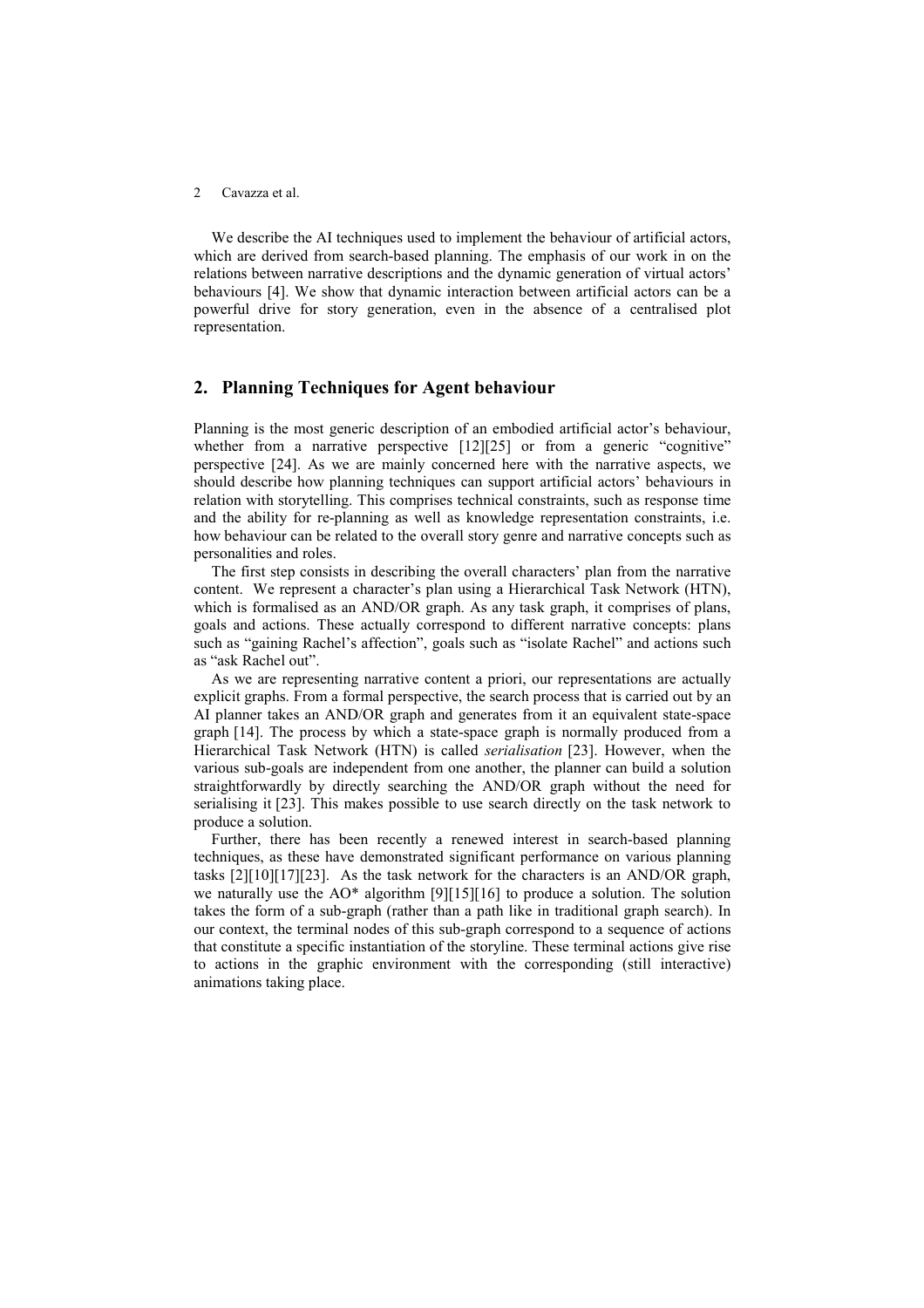In the case of storytelling, the sub-goals are independent as they represent various stages of the story<sup>1</sup>. Decomposability of the problem space derives from the inherent decomposition of the story into various stages or scenes, a classical representation for stories [19].

The AO\* algorithm is a heuristic search algorithm operating on AND/OR graphs: it can find an optimal solution sub-graph according to its evaluation functions. It can be described as comprising a top-down and a bottom-up component. The top-down step consists in expanding OR nodes, using a heuristic function, to find a *solution basis*, i.e. the most promising sub-graph. For instance, in the tree of Figure 1 corresponding to Ross' plan, the "acquire information" node can be expanded into different sub-goals, such as "read Rachel's diary" or "ask one of her friends". The actual choice of sub-goal will depend on the heuristic value of each of these subgoals, which contains narrative knowledge, such as the actor's personality (Figure 2).



**Fig. 1.** Plan for the character "Ross"

-

<sup>&</sup>lt;sup>1</sup> There is some level of long-range dependency, as some early actions may render future actions inapplicable. Even so, this mainly reduces the search space without affecting previous choices: in planning terms, the delete-list of planning operators remains empty.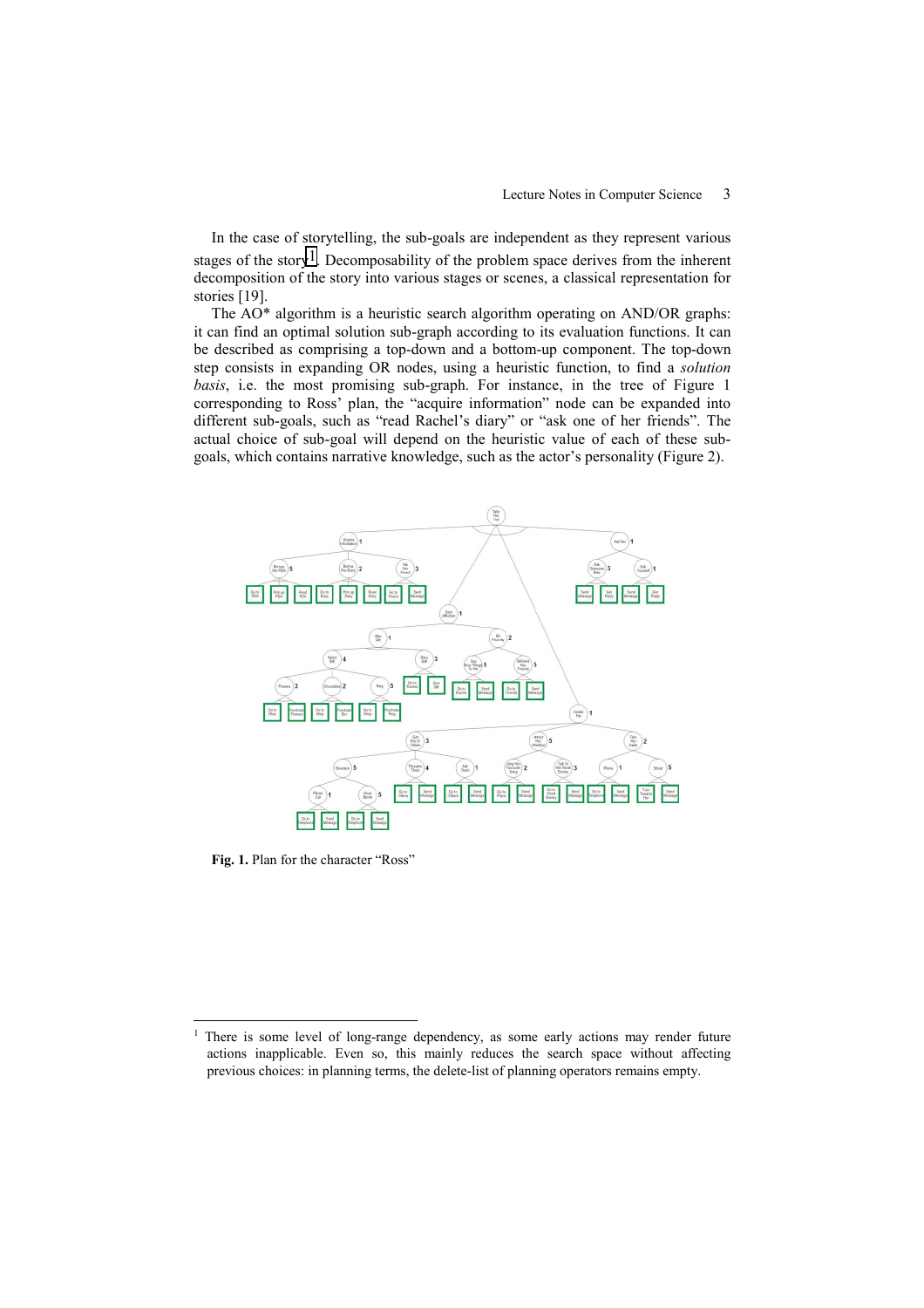

**Fig. 2.** Ross' personality profiles

However, what ultimately characterises a solution graph is not the cost of the edges that constitute it but rather the set of values attached to its terminal nodes. This is why the evaluation function of each previously expanded node has to be revised according to these terminal values. This is done using a *rollback* function [16], which is a recursive weighting function that aggregates individual evaluation functions along successor nodes. In the context of interactive storytelling, this bottom-up step can be used to take into account an action's outcome, when planning and action are interleaved (which is the case in our prototype).

In interactive storytelling, several actors, or the user himself, might interfere with one agent's plans, causing its planned actions to fail. Hence, the story can only carry forward if the agent has re-planning capabilities, i.e. the ability to produce a new plan and resume its course of action. Whenever an action fails, the heuristic value for the corresponding node is set to a "futility" value (i.e., equivalent to an "infinite cost" for that terminal node), and a new solution graph is computed, as illustrated in Figure 8. The new solution would take into account action failure by propagating its updated value to its parent nodes through the rollback mechanism.

In any case, failed actions cannot be undone, as they have been played on stage. Action failure is indeed part of the story itself.

We have developed a "real-time" variant of AO\* that does not compute a complete solution sub-graph but interleaves planning and execution and only computes the partial solution tree required to carry out the next action. It explores the tree in a depth-first, left-to-right fashion [17] using the heuristic part of evaluation functions. Like with traditional real-time search algorithms, such as RTA\* [10], the solution obtained theoretically departs from optimality. The reason in our case is that the realtime variant generates the first partial solution sub-tree, whose optimality is based on the "forward" heuristic only (the rollback mechanism not being fully exploited when computing a partial solution). However, the notion of optimality has to be considered in the light of our application: the heuristic functions we have described, which represent narrative concepts (e.g., associated with an actor's personality, etc.). Departing from optimality in this case does not result in a "poor" solution, but rather in just another story variant. Further, working on explicit AND/OR trees makes obviously possible to design accurate heuristics! Apart from the necessity to interleave planning and execution, there have been efficiency considerations behind the use of a real-time version of AO\*. The complexity of search, especially the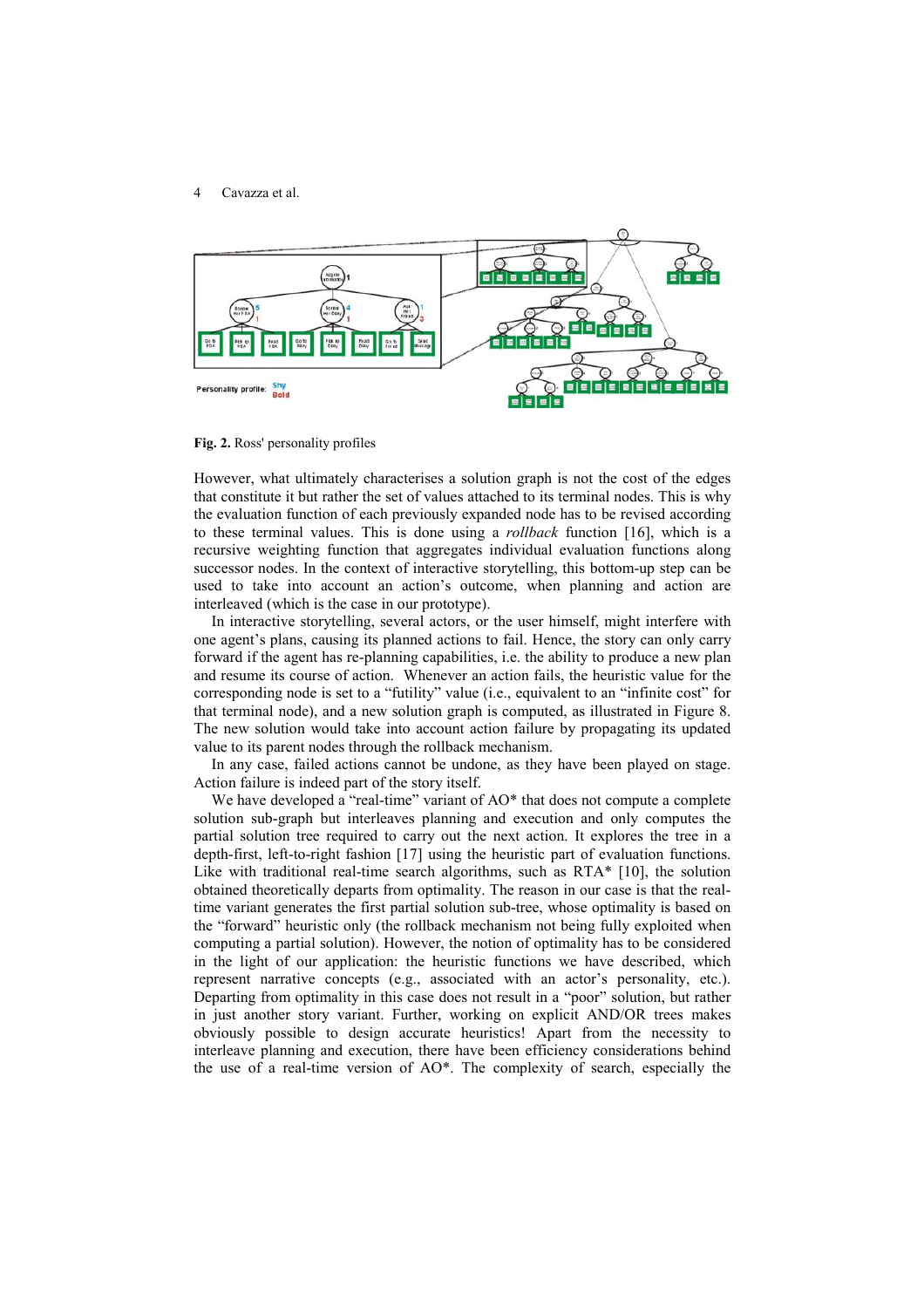memory requirements, tends to grow quickly with the depth of trees. We are currently using representations that have a depth of six, just to represent a small fraction of a sitcom episode. This value is consistent with the (generic) plans described by Funge et al. [7], which have an average depth of seven. However, future versions of the system will represent more complex episodes and will include a larger number of agents: this justifies the development of a real-time version.

Only principal characters are controlled by plans. This is also consistent with the use of narrative formalisms, which describe events from the perspective a few principal characters. These narrative descriptions were the starting point for defining the contents of our characters' plans [4]. The cast also includes secondary characters that participate to the action. These are "reactive" characters that do not have planbased narrative representations. Their behaviour obeys simple scripts and they essentially react to external events such as the actions by intelligent characters. They however share mood states with the main characters and these mood states can contribute to create an emotional atmosphere, which can under certain circumstances be propagated to other agents or "sensed" by the principal characters.



**Fig. 3.** Ross' "active" plan and Rachel's generic pattern of behaviours

## **3. From Narrative Concepts to Agents' Behaviour**

Our whole representational strategy is to represent characters' behaviour from a narrative rather than a cognitive perspective. Another way to express this fact is to say that the artificial actors are acting rather than improvising. The actions they are taking correspond to possible behaviours according to an overall story line, not to generic beliefs, desires or intention<sup>2</sup>. The generative aspects remain subordinated to this storyline [4].

Let us detail Ross' plan. The top-level goal for this episode is to take Rachel out for dinner. This is subdivided into various phases: getting to know Rachel better (gathering information on her taste and hobbies), trying to raise her mood, finding a way to talk to her in private, and finally asking her out. These phases are largely

<sup>&</sup>lt;sup>2</sup> "Cognitive" approaches would see the agents improvising, with no guarantee that the action so generated would be narratively meaningful.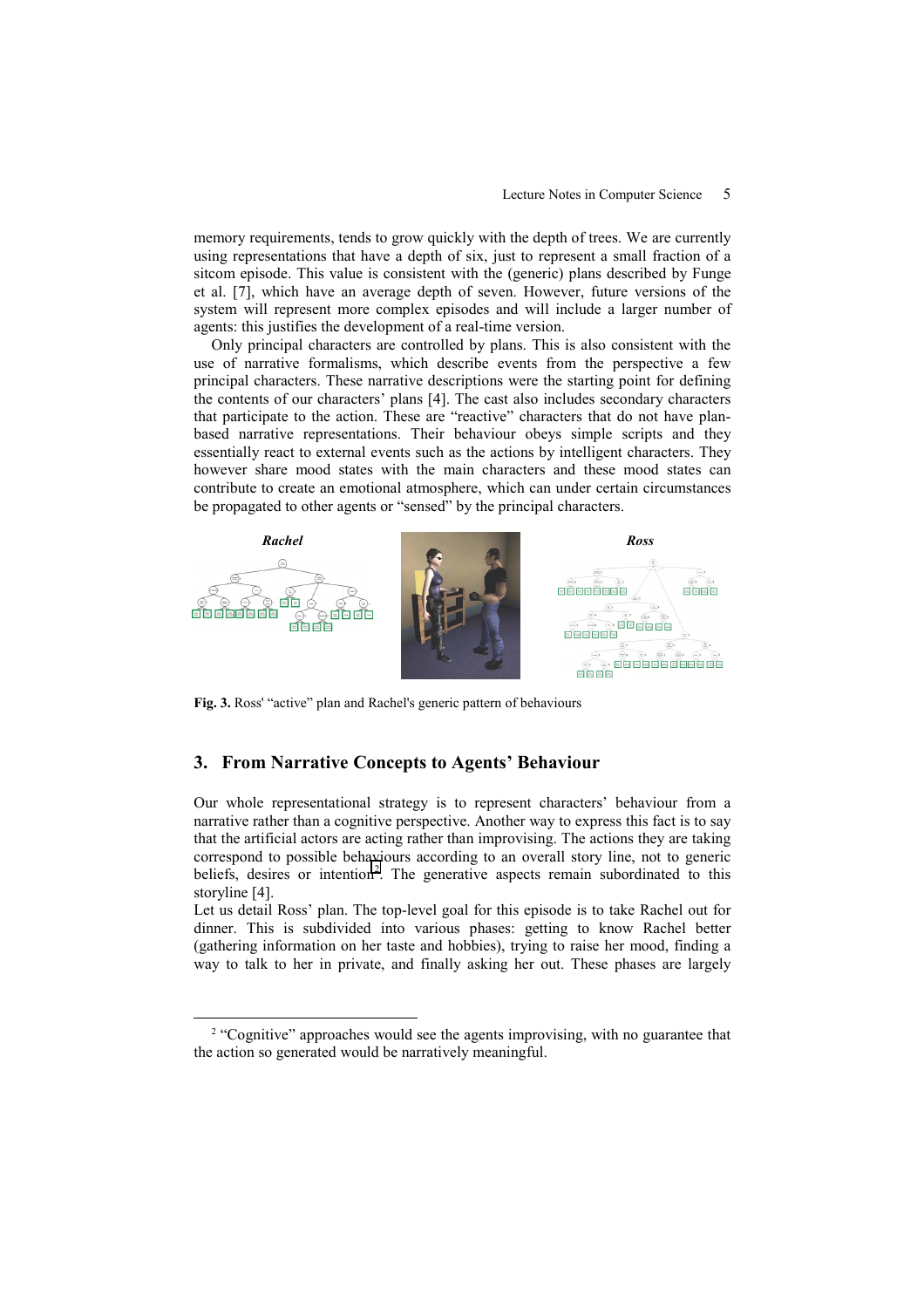sequential, that is to say that the top layers of the task network follow an implicit time ordering. In other words, the AND nodes have an implicit temporal interpretation.

These phases actually comprise many variants: for instance, Ross might be too shy to ask Rachel out and will have some of Rachel's friends asking her on his behalf, etc. All of these variants are represented as branches in OR nodes. These actual actions are themselves represented as sub-plans. The lowest-level actions are called *terminal actions*, which interface with the animation procedures in the Unreal™ environment. For instance, a terminal action such as "GoToDiary" will correspond to the Unreal™ script implementing the low-level primitives such as target identification, path planning, etc.

An essential mechanism of story generation is thus the contrast between Ross' and Rachel's plans (Figure 3). Ross' plan is entirely dedicated to seducing Rachel, while Rachel's plan is dedicated to "ordinary" activities. As such, her actions are not strictly speaking goal-oriented, and the plan has to be considered a convenient representation rather than a strict formalisation of her activity. The alternatives encompassed are sometimes unrelated and rather than having a temporal ordering like Ross' plan, correspond to alternative activities. This basic difference in their plan orientation actually accounts for narrative knowledge related to the story genre (sitcom). This sets the conditions for the dynamic interaction between the characters to generate *quiproquos* and comic situations.

Another narrative aspect related to character representation consists in representing their personalities and moods, and the impact these have on the actions they take. These mental states control two main behavioural parameters for artificial actors: their choice of action from the story line and their response to direct actions from other agents. However, personalities and moods are subordinated to the overall narrative structure, as reflected by the plans' contents. In other words, psychological causality is subordinated to narrative causality.



**Fig. 4.** Ross' personality-driven behaviour

We can illustrate the former point by two examples both from Ross' and Rachel's behaviours. A shy Ross will generally avoid actions that carry potential for conflict or confrontation, such as directly calling Rachel (he will rather ask someone else to ask her out on his behalf, Figure 4). Rachel herself will select her possible activities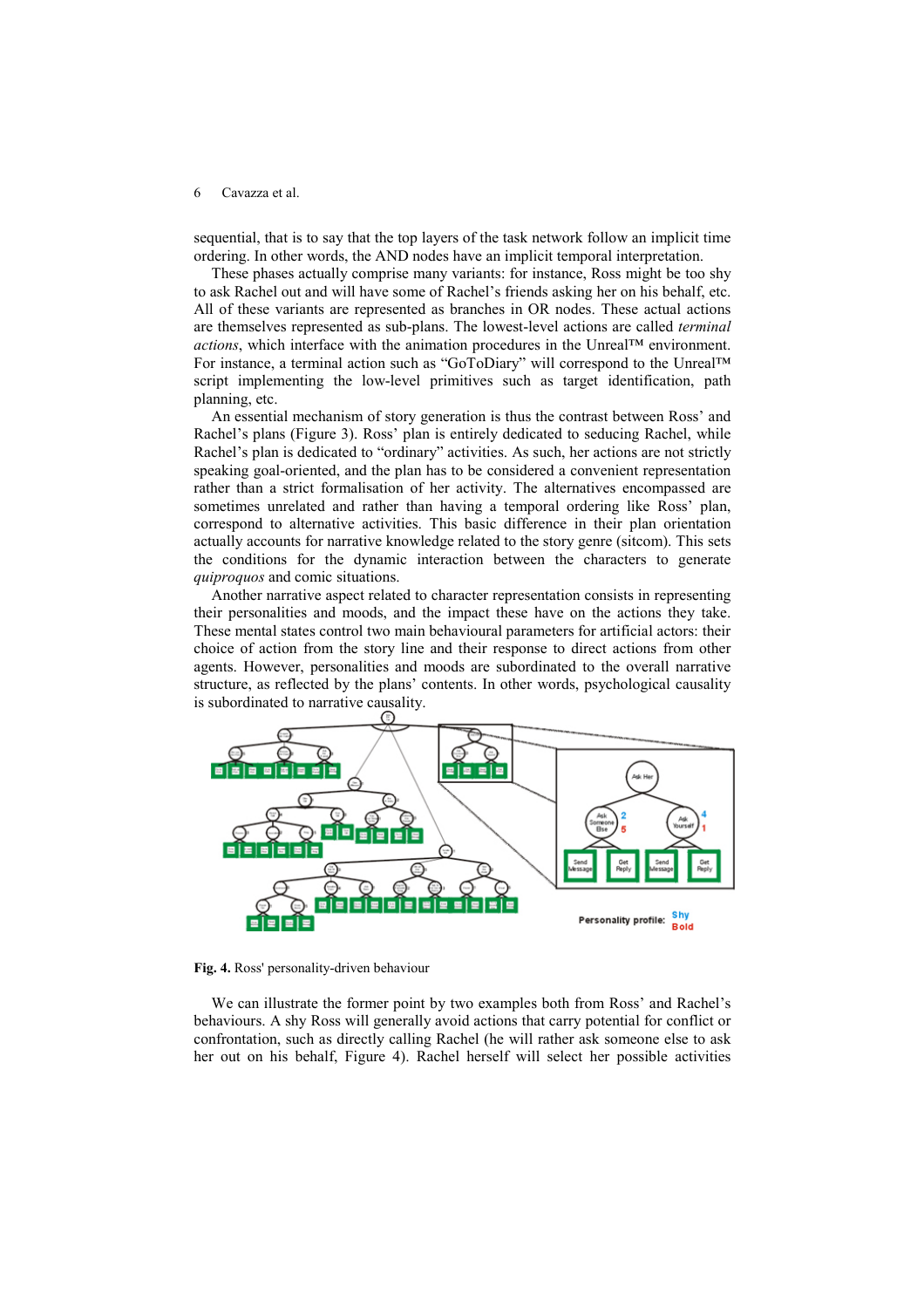depending on her mood. Some of these activities are social, some are solitary, and others have her moving away from the set. As such they all have an impact on the story instantiation. Rachel is the best example of a character responding to actions according to her mood. This is even one of the main mechanisms for drama [6] though it essentially plays an instrumental role in our approach.



**Fig. 5.** Rachel's mood changing to jealous

As moods can be seen as an alteration of personality, and personality is represented through heuristic functions used in the forward expansion of the (OR) nodes in the AND/OR graphs. A simple way of propagating change in mood values is to dynamically alter the heuristic values attached to nodes (this will of course only affect "future" nodes, i.e. nodes yet to be expanded, in accordance with the implicit time ordering). Dynamic alteration of mood values impact on the heuristic evaluation for the nodes yet to be explored in the AND/OR graph. This is illustrated on Figure 5: when Rachel changes mood from "Happy" to "Jealous", the heuristic values attached to nodes in her plan graph are updated accordingly. The new values will favour goals and activities in agreement with her emotional state: for instance she would rather stay alone and read if she is not "Sociable".



**Fig. 6.** Dramatisation of Rachel's emotional status

As part of the story believability, it is necessary to make the agents' emotional status visible to the user, so he can understand their interactions. The kind of animation engine we use makes it difficult to represent facial expressions, or detailed non-verbal behaviour, which would also complexify real-time camera control. This is why we had to investigate other ways to dramatise this kind of information. Figure 6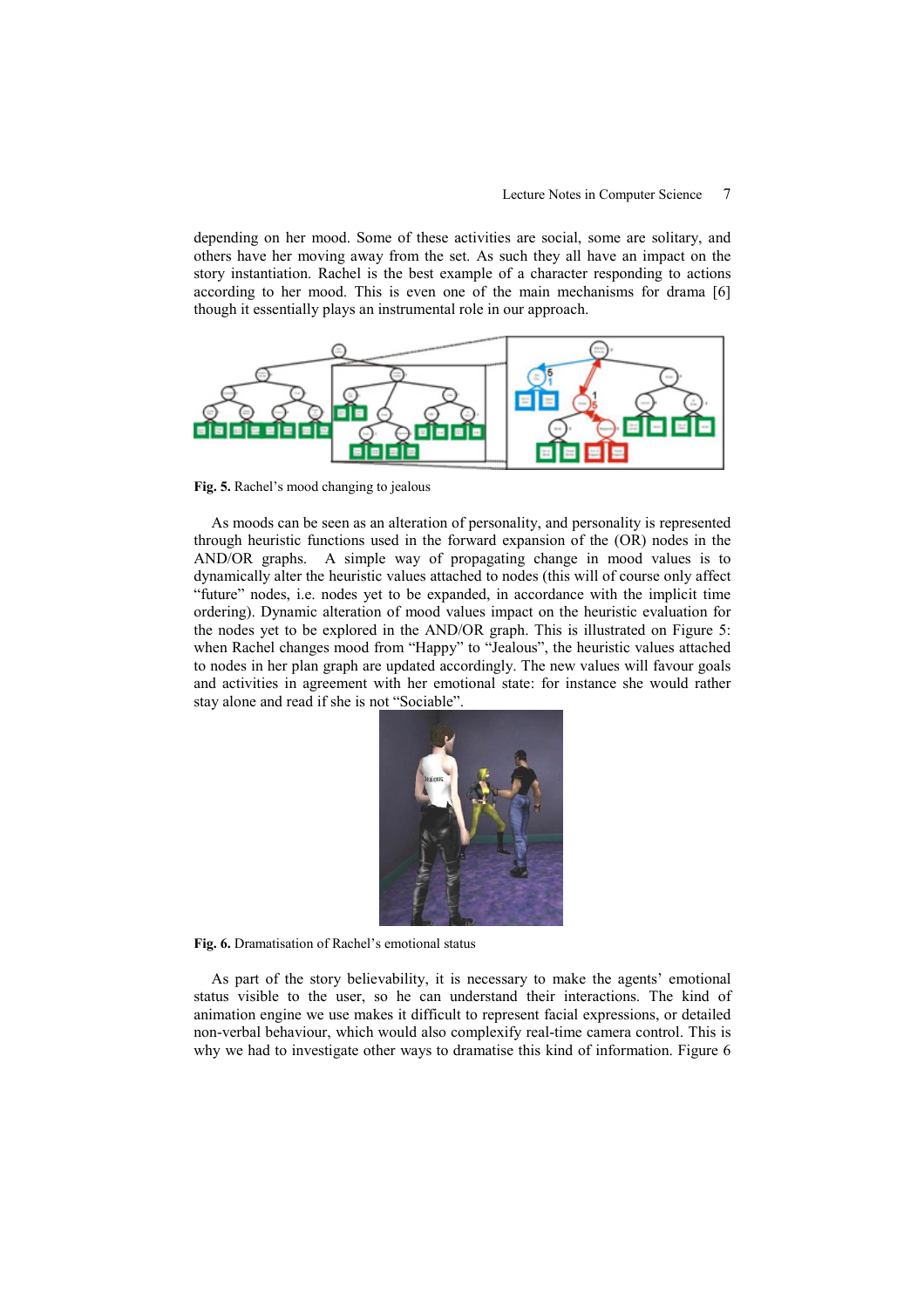shows one possible solution, which consists in having an "emotion T-shirt" displaying (only when appropriate) the emotional status of a character.

## **4. Agent Interaction and Story Generation**

The basic mechanisms for story generation from agents' behaviours are deterministic. At the "macroscopic" level of the plot as it unfolds on-stage, an important aspect of believability is that the course of action should not be too easily predictable by the user. There are a certain number of factors that contribute to the variability of events: i) the initial random configuration of the artificial actors on stage ii) user intervention, which is by nature non-deterministic, and, most important iii) the dynamic interaction of agents' behaviours.

We should discuss these factors briefly, giving a more extensive description of the dynamic interaction between agents in the next section.

The story starts on stage with the various characters scattered around the set at random positions. The reason why this affects the story can be understood considering the course of actions. Actions have duration, and compete for resources. For instance, Rachel's initial plan is to carry out her normal activities. This plan totally ignores Ross' intentions; it is neither co-operative nor explicitly a counter-plan. If Rachel meets Phoebe on her way to the store, she will stay in the flat longer, giving time for Ross to join them. If she manages to go out, then the story starts with a "near-miss", with consequences on Ross' emotional status that can lead to later blunders, etc. A detailed example in the final section of the paper will also demonstrate the influence of initial configurations on the possibility or "encounters" between the virtual actors.



#### **Fig. 7.** User interference

The rationale for all user intervention is the desire to alter the plot. Ideally, the goal would be to change the ending of a familiar story line, towards either a happier or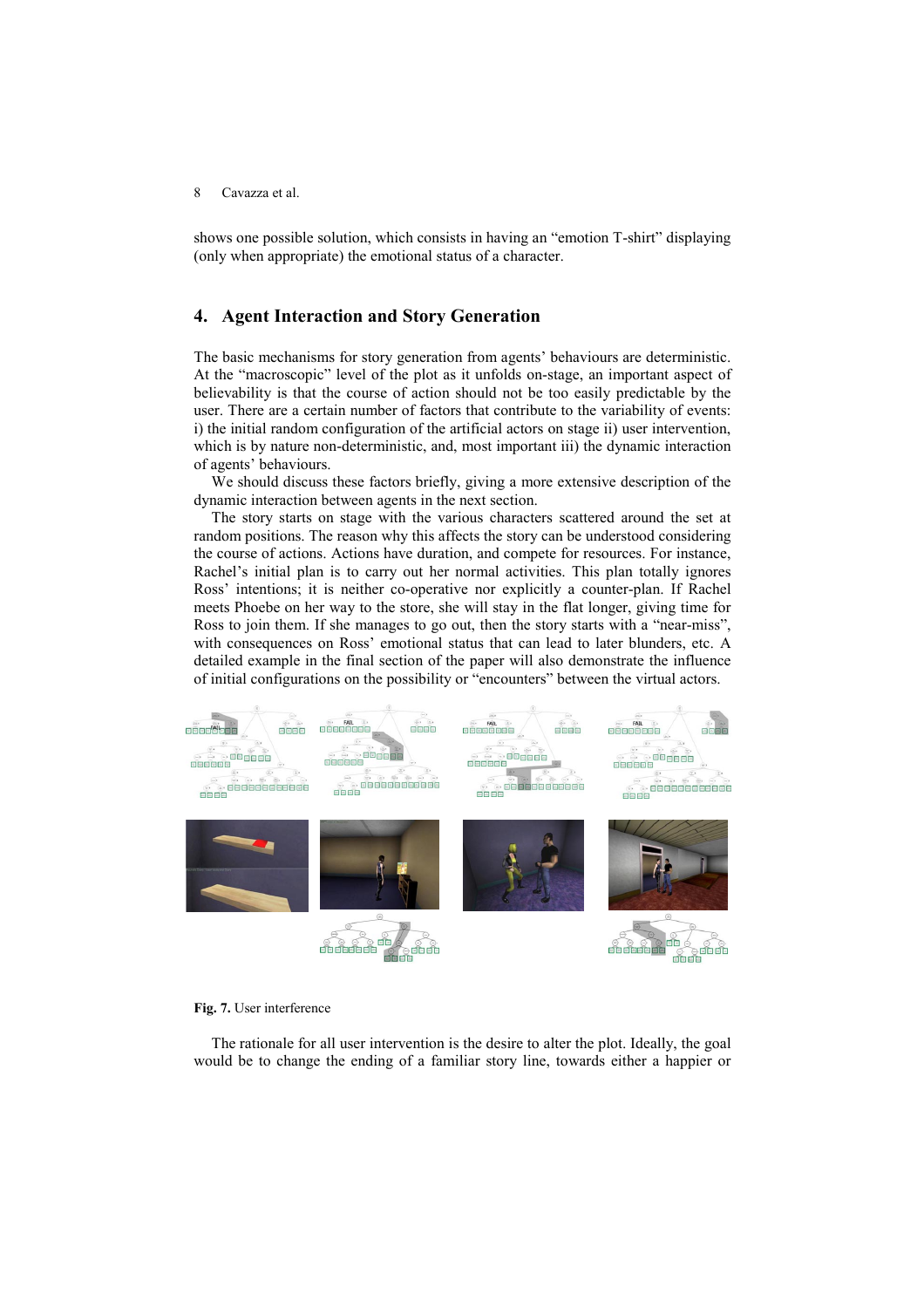more humorous ending. In most cases though, the interference is more charactercentred, and consists in contrasting or facilitating the actions of one of the virtual actors to generate comic situations. In our case, Ross is often the main target for user intervention.

User intervention is conditioned by their interpretation of the story. This interpretation is based on the dramatisation of actions. To interfere with the characters' actions, the user must be able to determine what a likely next move could be. In other words, user intervention is strongly dependent on the dramatisation of ongoing events. As the virtual characters are acting rather than improvising, their actions always have narrative meaning. If Ross moves towards an object, this is likely to bear relevance to the story and stealing that object would hence alter the plot.

The main mode of user intervention consists in acting on narrative objects, i.e. those objects that are required by the agents as instruments for their actions, such as a diary or a PDA (to acquire information). For instance, the user can steal or hide Rachel's diary (Figure 7), preventing Ross from reading it (see below) or intercept Ross's gift and redirect it to Phoebe.



#### **Fig. 8.** Ross can't find the diary

This is implemented by resorting to the standard interaction mechanisms in Unreal $\mathbb{I}^M$ , which support interaction with physical objects. Acting in a subjective mode (the actor is embodied through an avatar, though this does not appear as part of the story in first-person mode), the user has access to the same interaction mechanism that the agents have. Many objects on-stage that have narrative relevance are reactive objects: they can be collected or used by all members of cast. Whenever they are collected first by the user, they are unavailable for the actors. It should be noted that in the current implementation, the actors only "know" the default location of any given relevant object and are not able to search their environment for a specific object.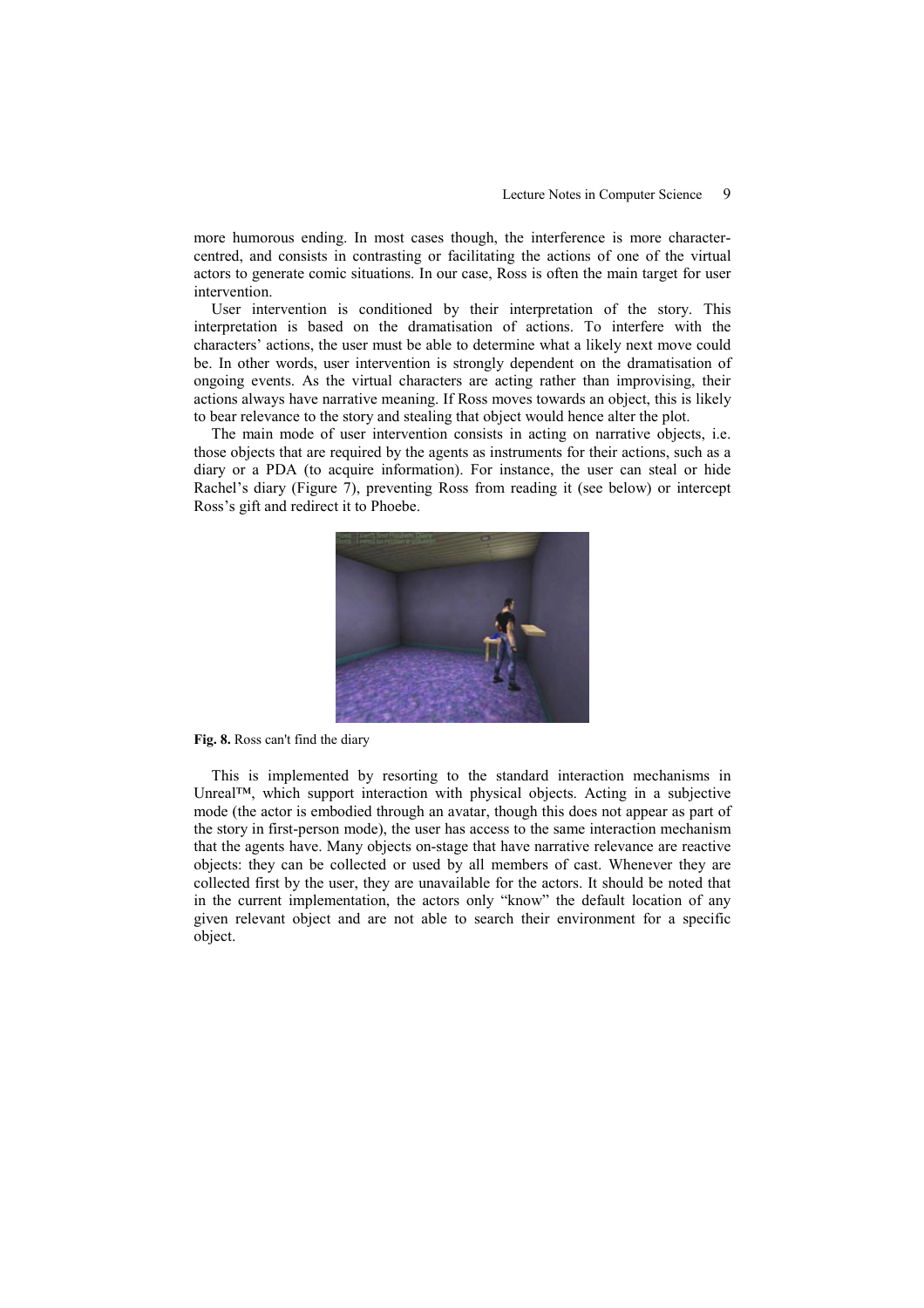10 Cavazza et al.



**Fig. 9.** Re-planning following user intervention

As in our current prototype, user intervention takes place through interaction with the set objects, his interventions often interfere with the *executability* conditions [8] of terminal actions. Figure 7 illustrates how the user can interfere with the character plan by stealing an object on the set. If, according to his initial plan, the character is going to acquire information on Rachel by reading the diary, the user can contrast that plan by stealing the diary (Figure 7a). This impairs the execution of the 'Read diary' action, after the character has moved to the normal diary location. The fact that the diary is missing is also dramatised, as evidenced in Figure 8.

As the action fails, the search process is resumed to produce an alternative solution for the 'acquire info' node (Figure 9), which is to ask one of Rachel's friends for such information. The Ross character will thus walk to another area of the set to meet "Phoebe" (Figure 10).



**Fig. 10.** Ross talking to Phoebe (alternative plan)

#### **4.1. Agent-Agent Interactions**

Dynamic interaction between characters is an essential element of story generation. There is no synchronisation between the planning/search algorithms of the various actors. All interactions take place through the actions they carry out on stage in the physical environment. As a consequence, plans interleave as a result of their timing and execution.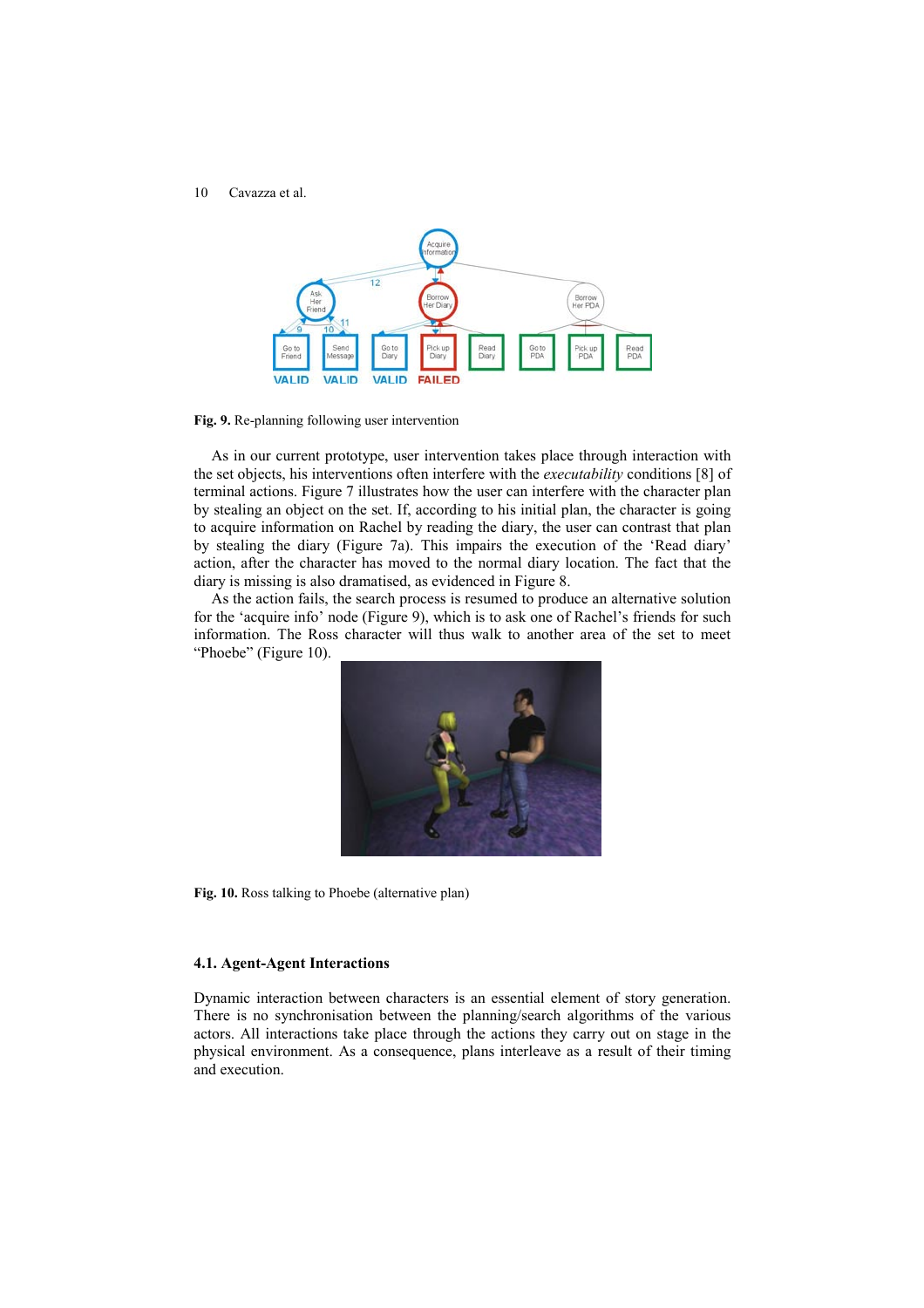We should concentrate here on those interactions that affect their respective behaviour in a way that is not explicitly prescribed by the storyboard. By this we mean, interaction between their behaviours through on-stage resources or other actors, rather than direct interaction prescribed as terminal actions of their plans (such as Ross asking Rachel out).

Interaction through resources is a mechanism that is similar to that of human intervention. It conditions the further evolution of the other character's plan, sometimes forcing it to carry out re-planning, like human intervention will do. One characters intervention will affect the other character's behaviour, but not always in the desired direction, i.e. the one that satisfies its own plan.

One example already part of the standard plan is for Ross to be able to talk to Rachel in private. If she is busy, this will imply a certain number of strategies to free her: asking the other actors to leave, calling Rachel or attracting her attention, etc. These situations arise from Rachel activities involving other (secondary) characters. A similar problem derives from some generic knowledge of her activities: Ross can render Rachel available by facilitating some of her activities. For instance, if she is about to go out for shopping, Ross can provide her with the goods she is missing, keeping her in the flat while possibly improving her mood at the same time.

Another illustration of competition for resources represents the dependence on the timing of actions. The initial spatial distribution of actors in the graphic environment implies an influence on actions like Ross wanting to read Rachel's diary, to acquire some relevant information about her. When he reaches the room where the diary is located, Rachel is writing in it. The current terminal action in Ross' sub-plan fails, and a new solution needs to be re-computed to select a new satisfactory sub-goal.

Similar circumstances can occur with the interaction between main characters and secondary characters. When Ross needs to talk to Rachel in private, he may be faced with the situation where she is already chatting with Phoebe. As narrative knowledge is contained in Ross' plan, such as his personality, the story will unfold differently whether Ross is shy, as he would find a way to attract Rachel's attention (e.g. play her favourite song, etc.), or he may be ruthless and would interrupt their conversion with no delay.

Even though elementary scripts govern their behaviour, secondary characters play an important role in story generation, essentially by interacting with the principal characters. Some of the interaction between principal characters is actually mediated by secondary characters. We will provide several examples of this interaction.

An example of this is "mood propagation". If Phoebe and Rachel are busy chatting, Ross, following his plan to isolate Rachel, will interrupt the conversation. He can obviously do so in various ways, either targeting Phoebe or Rachel. One of the options is to chase Phoebe: her emotional mechanisms will be triggered, putting her in a quite upset mood. This mood can be communicated to Rachel, who, upset by Ross' ruthless behaviour will at a further stage not be receptive to his interest in her. The use of a sensory system (Unreal™ engine provides low-level vision and hearing to actors) and a basic rule-based system are combined to provide embodied mechanisms of situation awareness to actors.

Another form of interference is common to the secondary actors and the user: it consists again in competition for action resources. The object that Ross needs, i.e. the telephone can be used by a secondary actor, or more classically, Rachel can be busy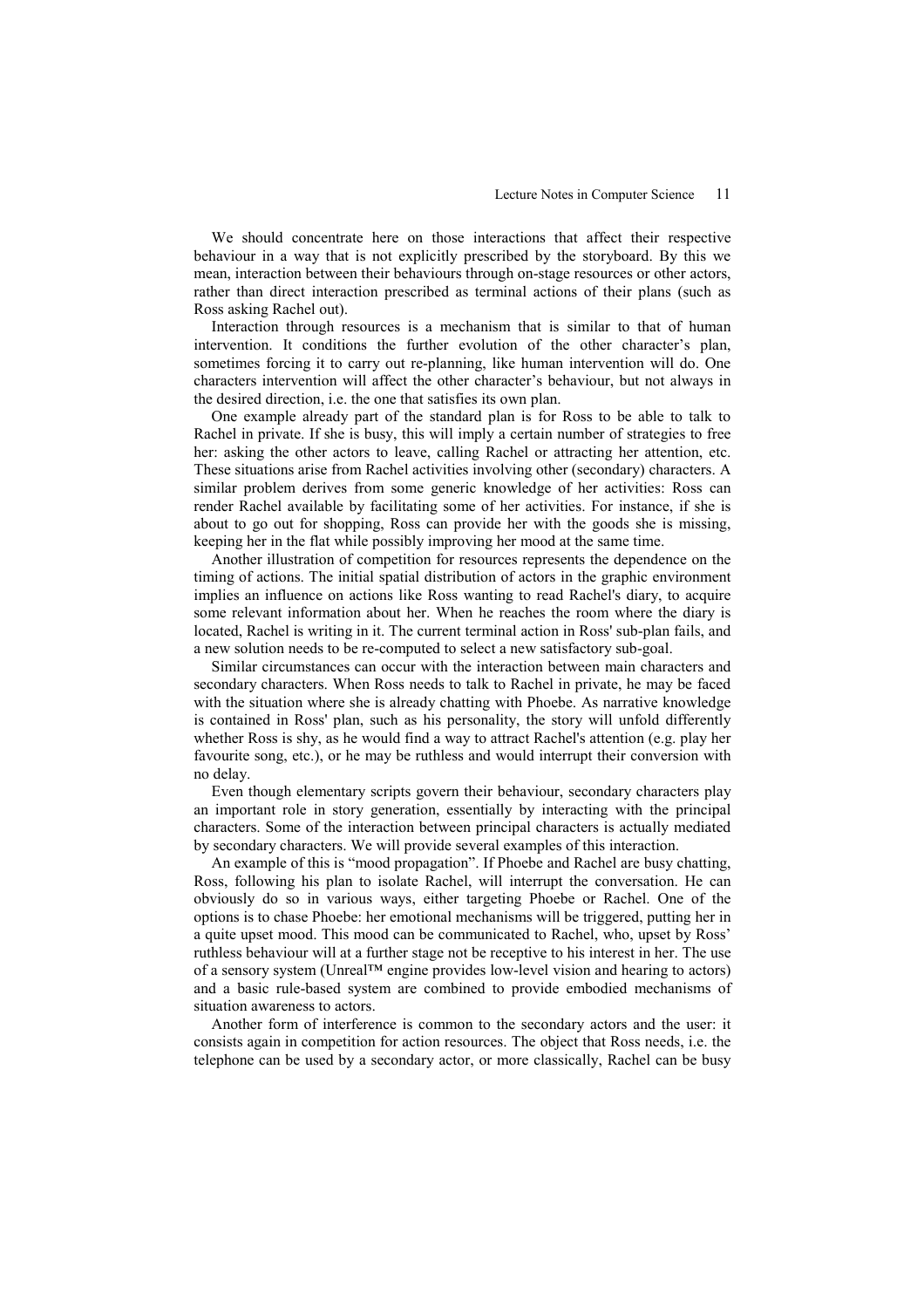talking with another (secondary) character, in which case she is not available for Ross to talk to her. The process by which this competition takes place is twofold: i) their random scripts make them use common resources (e.g. the telephone) ii) the principal character interacts socially with other agents.

## **5. Results**

While the conditions for agent interaction lie in the on-stage spatio-temporal instantiation of the storyline, additional mechanisms are required to recognise these interactions and propagate their consequences. Figure 11 illustrates an entire story instantiation.

In order to get the information he needs, Ross goes to read Rachel's diary (a). When he approaches the room, he realises that Rachel is actually writing in her diary. Unnoticed by Rachel, he goes to meet Phoebe to ask her about Rachel (b). In the meantime, Rachel has finished writing and decides to have a chat with Phoebe (c). As she arrives to meet Phoebe, she sees her in a joyful conversation with Ross (d). She gets jealous and ostensibly leaves the room (e). Ross sees her leaving and follows her to ask her out, which she refuses (f).



**Fig. 11.** Storyboard of the "jealousy" scenario

Let us now give a more technical description of these events, by detailing the associated steps in plan generation or terminal actions. Each of the main characters has its own planning system: they are synchronised through Unreal™ low-level mechanisms. Firstly, Ross' plan. The first sub-goal for Ross' plan is to acquire information about Rachel. There are various ways to satisfy this goal in Ross' behaviour representation, and the first one selected is to read her diary. The corresponding script involves going to the diary location and reading it (reading it always succeeds in providing the information). The first part of the script is executed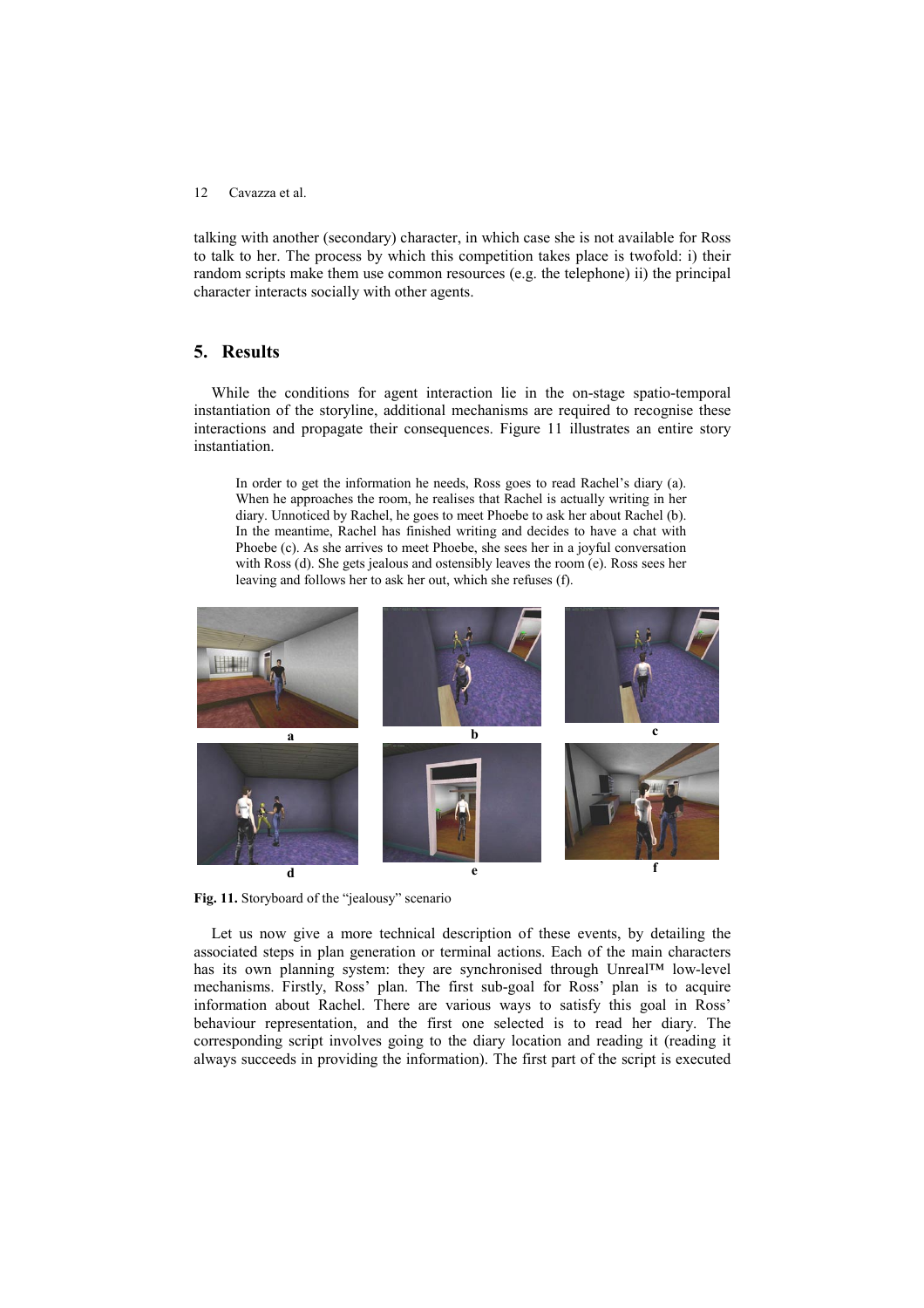and played on stage. In the meantime, Rachel's plan that governs her spontaneous activity, determines her to write something in her diary. She reaches the diary and starts using it through a durative action (a scripted action which is associated a clock based on the internal Unreal<sup>™</sup> clock). When Ross arrives in sight of the diary, the pre-conditions of the action of "reading it" are checked: the diary is in place and that no one else is using it. This pre-condition is not satisfied, hence the second terminal action "ReadDiary" fails, as well as the whole sub-plan. The re-planning produces a new partial solution, which consists in asking Phoebe. Ross then goes to Phoebe's location and starts talking to her. As Phoebe is a reactive actor, she responds directly to Ross' request, in this case positively. In the meantime, Rachel's next occupation is to talk to Phoebe. When she reaches Phoebe, the internal mechanisms will make Rachel aware of the situation where Ross is talking to Phoebe. The pre-conditions for a terminal action involving conversation with another actor is to check whether this actor is free. The jealousy rule is added on top of this check and concerns subjects with which there is a relationship.

The jealousy state is dramatised towards the user by means of an emotive T-shirt (Figure 6), which displays relevant mood states. Internally, the mood state is altered accordingly: all heuristics are revised, and of course, the activity "Chat with Phoebe" fails. Rachel leaves the room. In the same way, Ross' low-level mechanisms will provide situational information that will modify his internal states and influence his sub-plans. Ross will stop talking to Phoebe (terminal action fails) when he realises Rachel is upset, and will then run after her.

To summarise, this example illustrates the interaction of the two main character's plans. Though these plans are designed from global narrative principles (considering the story genre), they are run independently. The particular interactions that take place depend on a number of variable factors, which contribute to the diversity of plots generated. For instance, as we previously discussed, the act that Rachel was able to "surprise" Ross with Phoebe depends on the timing of various actions (her writing in her diary, Ross talking to Phoebe), the time required to walk to Phoebe's location (that depends on the actors initial positions), etc.

## **6. Conclusion**

We have shown that, although actor's behaviours are deterministic, the interaction between actors could considerably contribute towards story variability. This degree of unpredictability conditions the generation of dramatic situations. The charactercentred approach has the advantage of being modular and extendable to many actors. Besides, it is not faced with the complex control problems like those of explicit plot representations.

At this stage, the system has been able to generate several relevant variants of the main storyline, mainly based on agents' interaction or user intervention. It is certainly too early to carry out a proper evaluation of the system, which is still under development and is to be tested using more complex storylines. An important question is the relevance or interest of the story variants generated. Relevance, sees as narrative significance, should naturally derive from the original narrative content,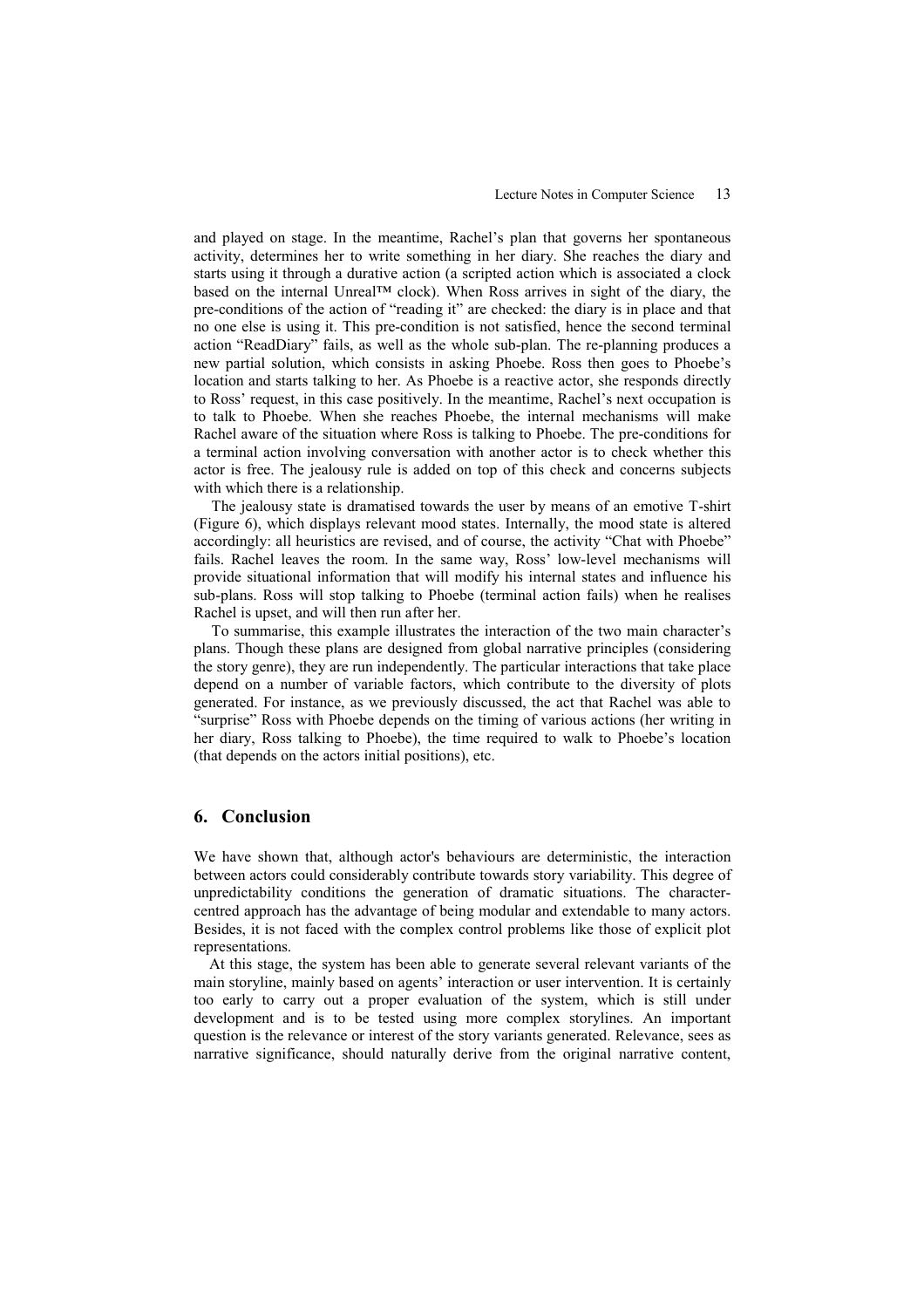which underlie the characters' behaviours: in that sense, relevance is less of a problem than with emergent storytelling approaches. On the other hand, a balance has to be found between the user empowerment (his ability to alter the plot) and the integrity of the original narrative genre from which the storyline was derived. Though, to a large extent, sitcom applications might not be faced with this problem, this aspect is an interesting area for further investigation.

Further work is to be dedicated to developing more complex storylines, scaling up (multiple plans for each actor), narrative function recognition and automated control of camera movements.

## **Acknowledgements**

Eric Jacopin is thanked for his advice on AI planning formalisms: any remaining misconceptions are the authors' sole responsibility.

## **References**

- 1. Barthes, R. 1966. Introduction a l'Analyse Structurale des Récits (in French), Communications, 8, pp. 1-27.
- 2. Bonet, B. and Geffner, H, 1999. Planning as Heuristic Search: New Results. Proceedings of ECP'99, pp. 360-372.
- 3. Cavazza, M., Aylett, R., Dautenhahn, K., Fencott, C. and Charles, F., 2000. Interactive Storytelling in Virtual Environments: Building the "Holodeck". Proceedings of VSMM 2000, Gifu, Japan.
- 4. Cavazza, M., Charles, F., and Mead, S.J., 2001. Characters in Search of an Author: AIbased Virtual Storytelling. First International Conference on Virtual Storytelling, Avignon, France, to appear (2001).
- 5. Charles, F., Mead, S. and Cavazza, M., 2001. User Intervention in Virtual Interactive Storytelling. Proceedings of VRIC 2001, Laval, France.
- 6. Dautenhahn, K., 1998. Story-Telling in Virtual Environments, ECAI'98 Workshop on Intelligent Virtual Environments, Brighton, UK.
- 7. Funge, J., Tu, X., and Terzopoulos, D., 1999. Cognitive modeling: knowledge, reasoning and planning for intelligent characters. Proceedings of SIGGRAPH'99, Los Angeles (USA), pp. 29-38.
- 8. Geib, C. and Webber, B., 1993 A consequence of incorporating intentions in means-end planning. Working Notes – AAAI Spring Symposium Series: Foundations of Automatic Planning: The Classical Approach and Beyond. AAAI Press.
- 9. Knight, K. and Rich, E., 1991. Artificial Intelligence, 2nd Edition. McGraw Hill.
- 10. Korf, R.E., 1990. Real-time heuristic search. Artificial Intelligence, 42:2-3, pp. 189-211.
- 11. Kurlander, D. and Ling, D.T., 1995. Planning-Based Control of Interface Animation. Proceedings of the CHI'95 Conference, Denver, ACM Press.
- 12. Mateas, M., 1997. An Oz-Centric Review of Interactive Drama and Believable Agents. Technical Report CMU-CS-97-156, Department of Computer Science, Carnegie Mellon University, Pittsburgh, USA.